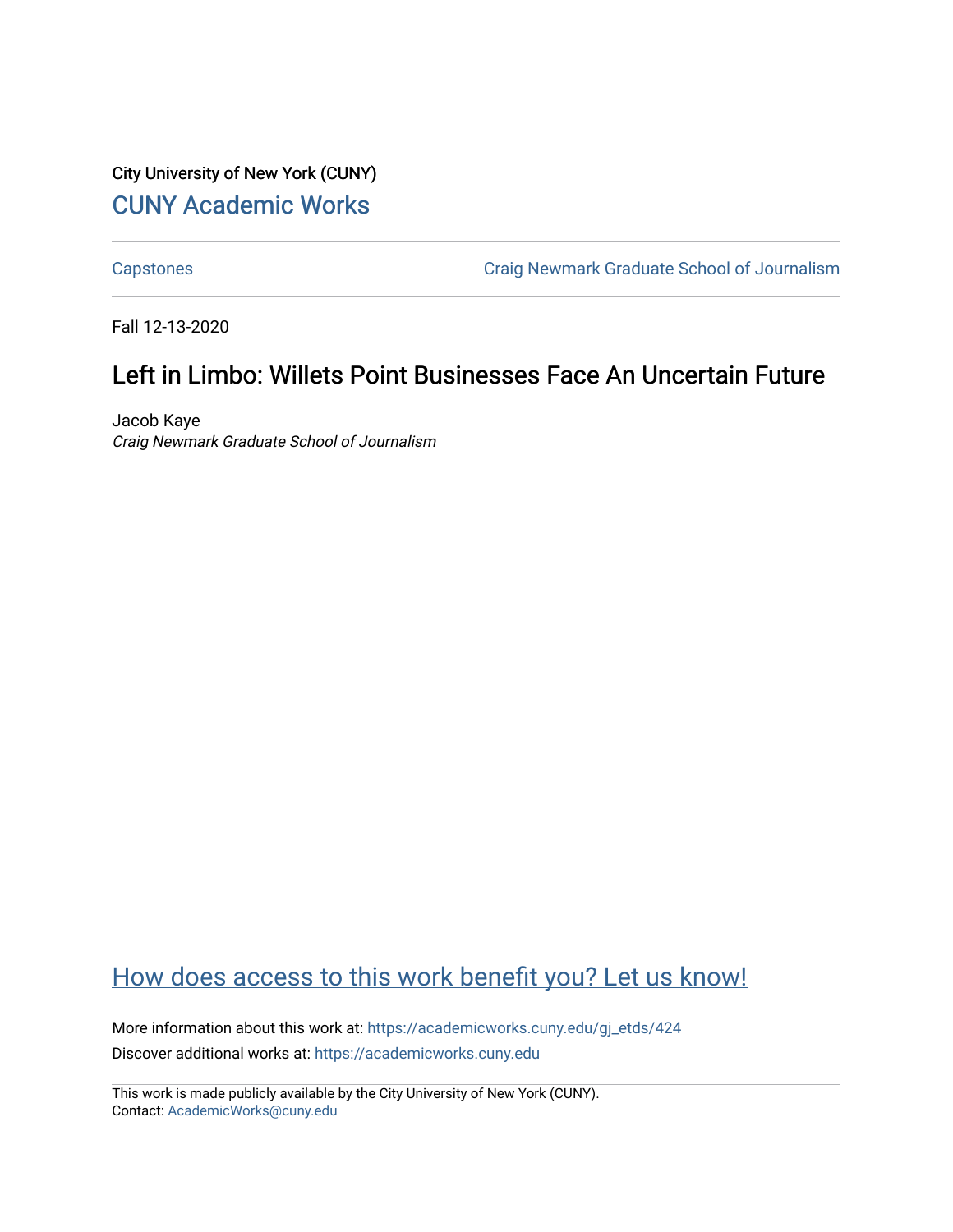### **Left in Limbo: Willets Point Businesses Face An Uncertain Future**

### BY JACOB KAYE

Sam Sambucci stood in a circle with several other business owners in the heart of Willets Point, Queens on a hot afternoon in July.

Loud, heavy trucks drove by at a snail's pace, making their way through workers walking the streets, cars double and triple parked on the sides of the road and potholes like craters taking up all the space that remained. Sambucci and his colleagues discussed the state of their neighborhood in the center of the mess.

Fences were installed by the New York City Department of Housing Development and Preservation earlier in the week, blocking off several streets the agency said were de-mapped. The chaos of the neighborhood was now relegated to a smaller area.

The business owners were waiting for Nicole Garcia, the Queens Borough Commissioner of the Department of Transportation, and a few members of Queens Community Board 7. They were going to give a walking tour to the officials, and plead with them to fix their streets.

Sambucci and his colleagues were fed up with the condition of the Iron Triangle, as the neighborhood is often called. In addition to the poor condition of the streets, the area is riddled with abandoned car parts and litter, there is little to no police presence in the neighborhood and, in all 61-acres of Willets Point, there is not a single working toilet because there is no sewage system.

Willets Point has been eyed for development for over a decade. But in that time, the project has sputtered and stalled, with little to be said in the way of progress but a few acres of demolished land, known as Phase 1, and a plan for an environmental review. But as the city renews its promise to develop the area, business owners say they are being ignored and quietly forced out.

"They're creating such a dangerous situation," Sambucci said. "They are not providing the basic facilities for us to survive."

Sambucci and his fellow business owners believe that the city hasn't paid enough attention to them. They have ignored the existing businesses for reasons that are unclear.

The Economic Development Corporation, the agency in charge of the development, did not respond to repeated requests for comment for this story.

Sambucci says that he's been willing to sell his property to the city, which already owns sixacres inside Willets Point. He doesn't see a future in the neighborhood.

"I tell the EDC, every meeting, 'I want to sell,'" Sambucci said.

They always refuse.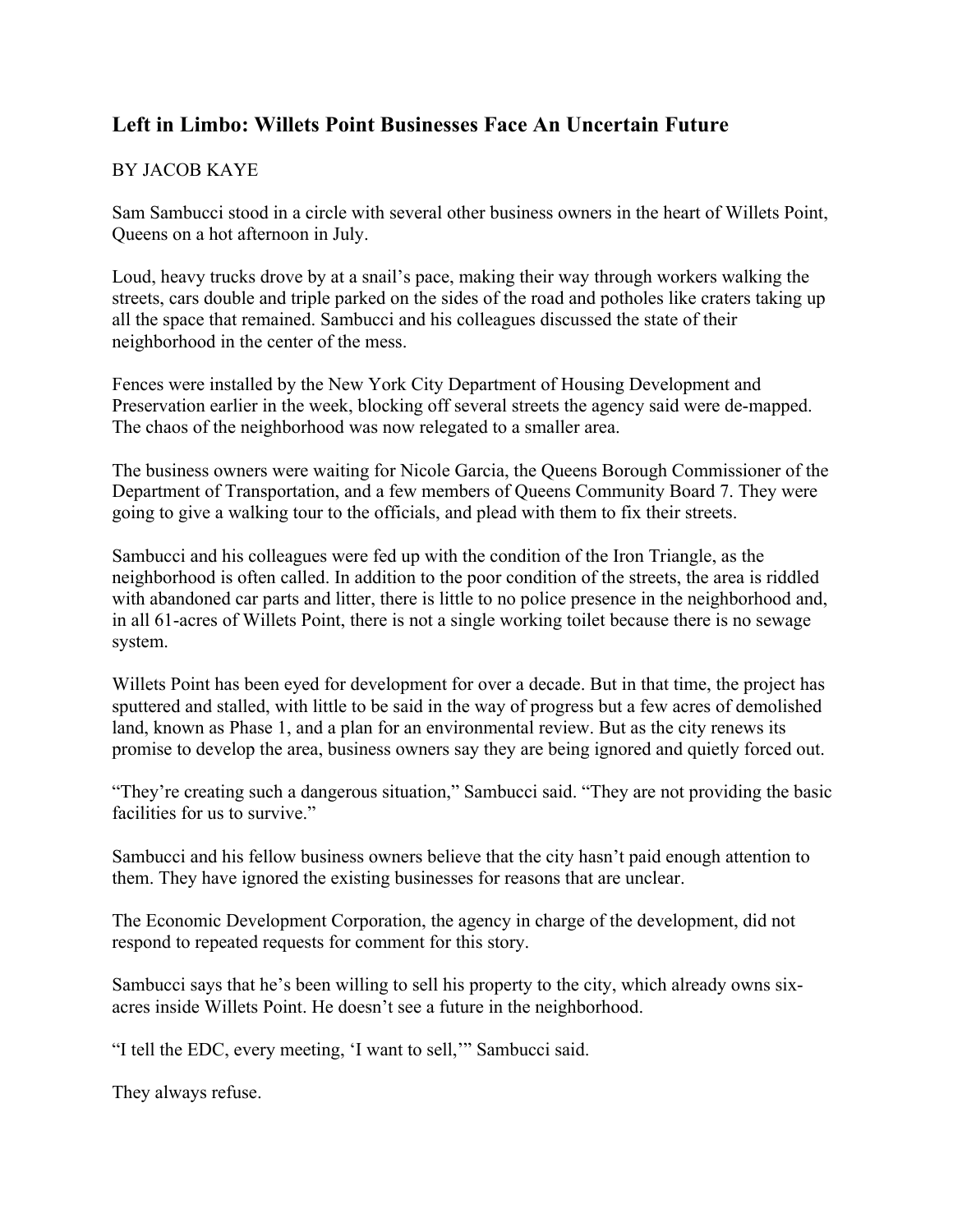#### **A Leftover Corner**

Willets Point is a 61-acre neighborhood populated almost exclusively by auto shops. The neighborhood sits in the shadow of Citi Field, the home of the New York Mets. To its west, is Flushing Creek, one of the most polluted bodies of water in New York City.

The Whitestone Expressway and the Van Wyck Expressway outline the neighborhood from either side.

At the turn of the 20th century, Willets Point was a pristine wetland, according to Jeffrey Kroessler, an urban historian in New York City. But as the city expanded, Willets Point became a dumping ground for the city's growing waste.

"Willets Point is a leftover corner from the massive transformation that began in the early 20th Century," Kroessler said. "It's really an anomaly."

Around that time, the city leased most of Willets Point to an ash removal company. By the 1930s, the company had left the area covered with a layer of ash 30-feet thick on average, according to the EDC. And while the city terminated its contract with the ash removal company in 1934, the dumping ground had already inspired F. Scott Fitzgerald to create the neighborhood known as the 'Valley of the Ashes,' in his classic novel *The Great Gatsby.*

Because of the neighborhood's proximity to two major roadways, auto shops began to move in during the 1940s. Willets Point has remained that way ever since.

"I don't know that anyone living can remember a time when there was not this kind of Iron Triangle of auto body repair shops and other necessary urban functions that had been pushed to the margins," Kroessler said.

The idea to redevelop Willets Point began in 2008, under former Mayor Michael Bloomberg. According to the initial plans to redevelop the area, the New York City Economic Development Corporation planned to have all 61-acres of Willets Point under city control before the redevelopment began.

After submitting an application to the City Planning Commission, the EDC converted Willets Point into a special district in order to develop it. Under the application, the EDC said it would redevelop all 61-acres of Willets Point at once.

"The entire Willets Point Development Project must proceed comprehensively and must not be phased," then-Queens Borough President Helen Marshall recommended in the EDC's application.

As part of the grand development, Bloomberg envisioned Willets Point as a mixed-use area. Affordable housing, commercial space, a hotel, a convention center and a new K-12 school, were all part of the former mayor's master plan for the neighborhood in 2007.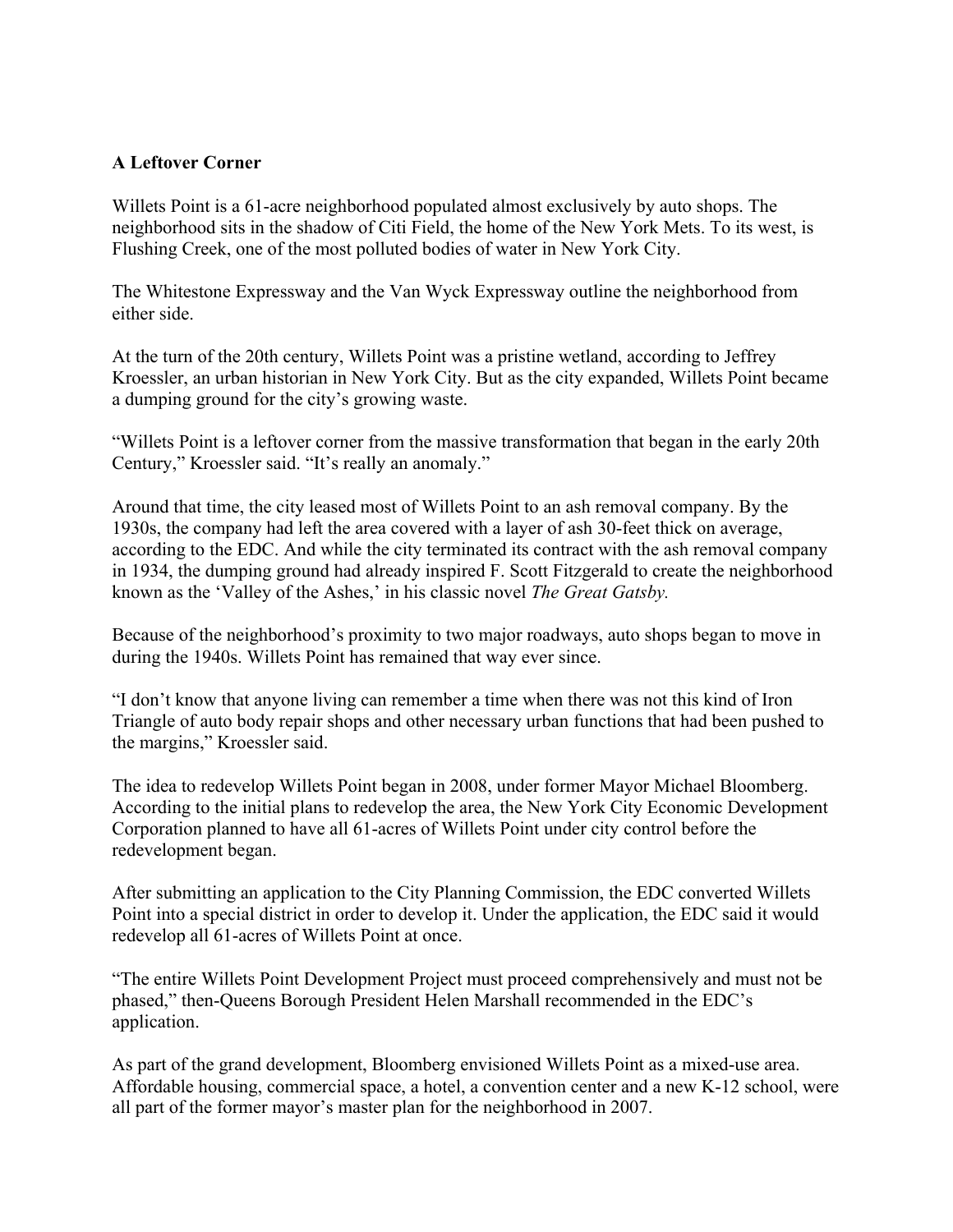Developers began to bid for the project. In 2013, two major development companies, The Related Companies and Sterling Equities, teamed up to take on the project together and formed the Queens Development Group.

The executive board of both Related and Sterling are partially made up of people who have ownership of the New York Mets and Citi Field. The city leased the land to the development group for \$1 with the provision that the city could buy back the land at a later date.

Willets Point was divided into phases, despite the initial proposal, and a new mall was set to come to Phase 1 to subsidize the development of housing, according to Michael Gruen, president of The City Club, a group that sued the developers over the development of the mall.

Gruen and the City Club won the lawsuit in 2017, arguing that the land the mall was to be built on was protected parkland. The mall was dead and development stalled.

"We flat out won," Gruen said. "This was just a perfect case for us."

In February 2019, Mayor Bill de Blasio signed a letter of intent, promising to get the development of Willets Point back on the right track. Most of the original plan remained.

Over 1,000 units of affordable housing are set to be built in Phase 1. In addition to the housing, two proposals were put forth by the Willets Point Task Force, a group created by de Blasio in order to jumpstart the project.

One proposal calls for a soccer stadium and a hospital. The other, a more traditional mixed-use development – residential space, parks, a school, emergency services and a health center.

A final decision on the future of Phase 1 has not yet been made. There are about 100 businesses inside the remainder of Willets Point.

It's this phasing process, business owners say, that has caused so many of their problems.

"It's a stranglehold on the businesses that are still operating," Sambucci said.

When HPD installed the gates around Phase 1 in July, Sambucci said he saw trouble coming. His prediction, he said, has come true.

"My business is probably down 40 percent," Sambucci said.

Andrea and Paul Cohen have owned an auto-repair shop in Willets Point for 30 years. They said the neighborhood has always been neglected by the city, but that it's gotten worse in the past decade.

Both are past retirement age and dream about selling their property and traveling the world.